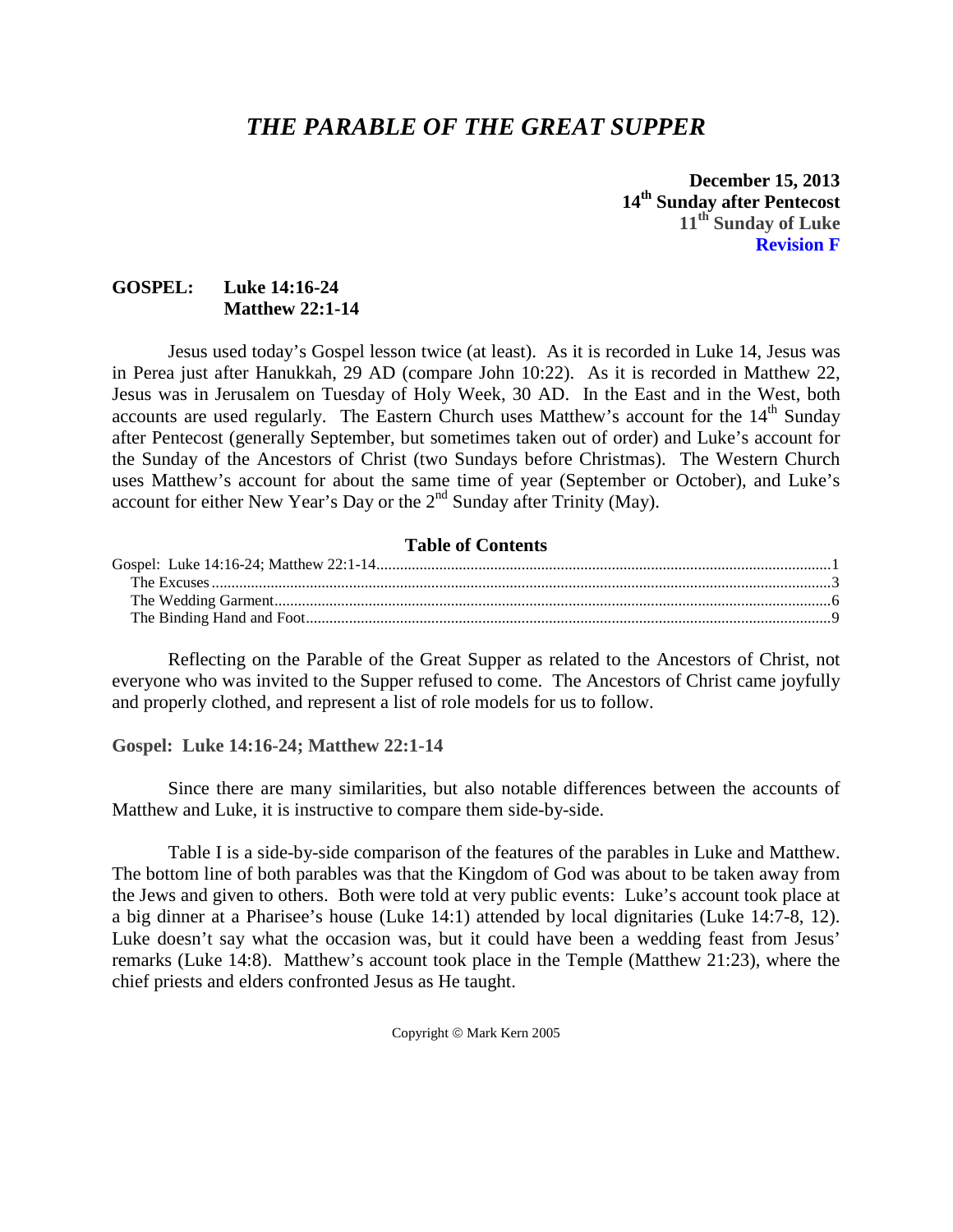In Luke's account, Jesus had just finished saying to the host (who invited Him) that when giving a feast it would be better to invite the poor, maimed, lame and blind – who are unable to repay – rather than relatives and rich neighbors. That way one would be repaid at the Resurrection (Luke 14:12-14). The Parable was then given (featuring the poor, maimed, lame and blind) in response to the remark of one of the dignitaries: "Blessed is he who shall eat bread in the Kingdom of God" (Luke 14:15). At this point, it is worthwhile to consider the Lord's Supper, since the Lord's Supper is a foretaste of eating bread in the Kingdom of God. All of us are poor, maimed, lame and blind as we come to the Lord's Table, and we are called blessed as we receive "the least of these My brethren" (Matthew 25:40).

In Matthew's account, Jesus' confrontation with the Jewish leaders had gotten more acute. They had interrupted His teaching in the Temple to ask by what authority He did what He did (Matthew 21:23). After Jesus embarrassed them with a question about John the Baptist, He stated that tax collectors and harlots were entering the Kingdom of God before them. Jesus followed this with the Parable of the wicked vineyard tenants (Matthew 21:33-41) and the stone that the builders rejected (Matthew 21:42-46). Then He told the Parable of the Great Marriage Feast; the chief priests and Pharisees then knew He was talking about them (Matthew 21:45).

#### **TABLE I COMPARISON OF PARABLES: GREAT SUPPER AND MARRIAGE FEAST**

|                  | <b>Great Supper (Luke 14)</b>       | <b>Marriage Feast (Matthew 22)</b>   |  |  |
|------------------|-------------------------------------|--------------------------------------|--|--|
| Parable told     | December 29 AD                      | April 30 AD                          |  |  |
| Location         | At Pharisee's dinner in Perea       | At Temple in Jerusalem               |  |  |
| Central figure   | A certain man                       | A certain king                       |  |  |
| Purpose of event | A great supper                      | A marriage feast for king's son      |  |  |
| Invitees         | Rich & famous of Israel             | Rich & famous of Israel              |  |  |
| Excuses          | Bought land, need to see it; bought | Left for his farm; left for his      |  |  |
|                  | oxen, need to test them; just got   | business; treated servants rudely    |  |  |
|                  | married                             | & killed them                        |  |  |
| Central figure's | Angry                               | Furious; his armies killed them $\&$ |  |  |
| reaction         |                                     | burned their cities                  |  |  |
| New invitees     | From streets $&$ lanes: the poor,   | From highways: good and bad          |  |  |
|                  | maimed, lame, blind from highways   |                                      |  |  |
|                  | and hedges: the Gentiles            |                                      |  |  |
| Problems         |                                     | Man without wedding garment          |  |  |

<span id="page-1-0"></span>In both parables, the central figure is God the Father who has prepared a Great Supper (Luke 14:16) and a Marriage Feast for His Son (Matthew 22:2). He invited His own chosen people, but His own did not receive Him (John 1:11). He sent His servants, the Apostles and Prophets "to say to those who were invited: 'come, for all things are now ready'" (Luke 14:17, Acts 13:46, 18:6). But those invited began to make excuses. These excuses can be boiled down to the seed that fell among thorns in the Parable of the Sower: they got choked with the cares, riches and pleasures of life (Luke 8:7, 14).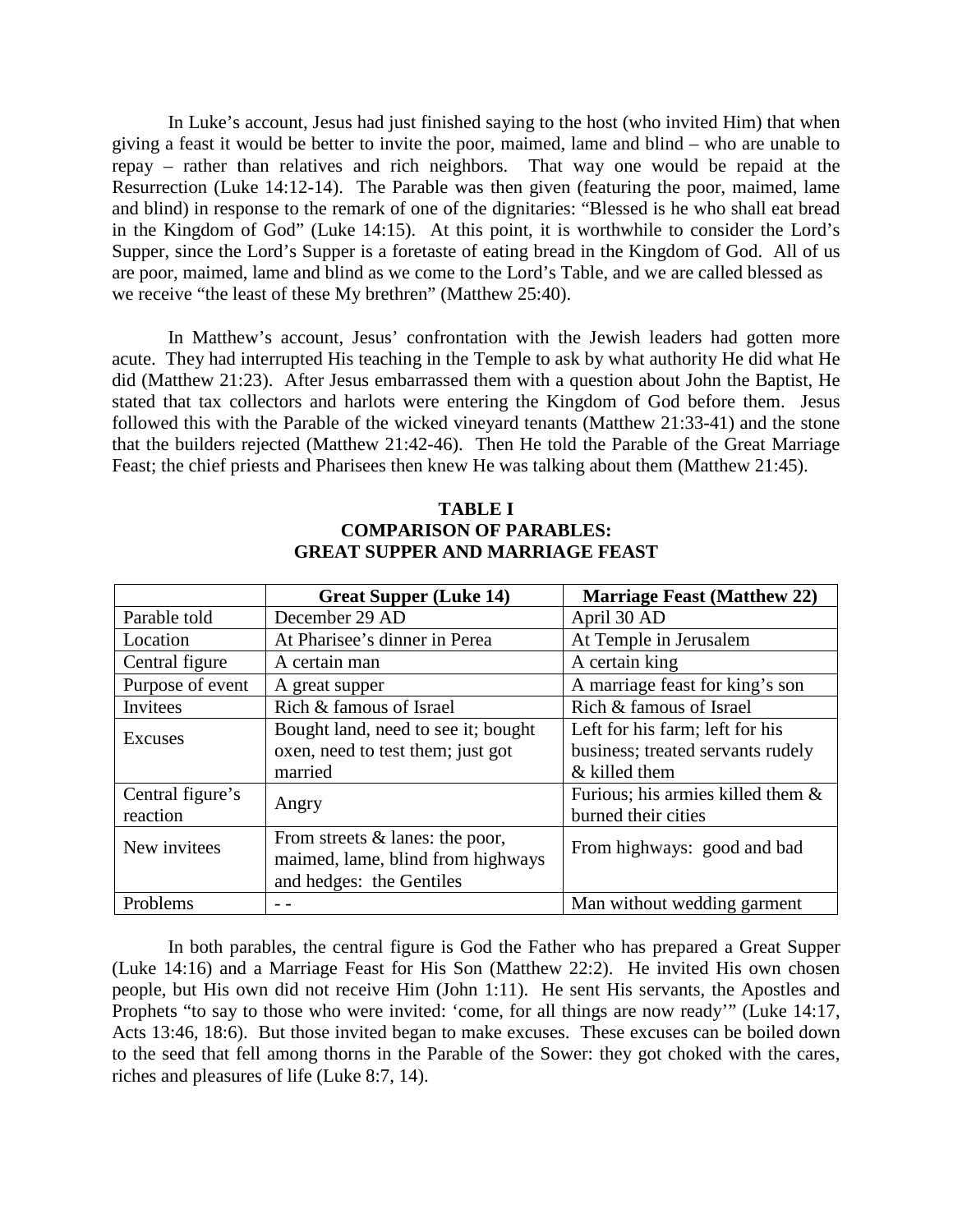#### **The Excuses**

One of those invited said he had just bought a field and he must go see it. This may seem strange to us that someone would buy a field before he had ever seen it. Under Old Testament Law, however, the land belonged to the Lord and could not be sold permanently (Leviticus 25:23). In the Year of Jubilee (every  $50<sup>th</sup>$  year), all land reverted to the family of its original inheritor as the land was divided at the time of Joshua (Leviticus 25:28). The worth of any land that was sold was calculated in terms of how many years until the next Year of Jubilee (Leviticus 25:27). Thus when one bought a field, one bought a number of years' crops and not the land itself (Leviticus 25:16). Thus one did not need to see land to determine its sale price, but one did need to see it to determine its readiness; he needed to know quickly what needed to be done to the field.

From Table II, one can see that someone buying land just after Hanukkah (December) has to be concerned about the late planting. If he takes a week off to attend a marriage feast, he may miss much of the spring rains – which can be very intermittent. Another consideration was what seed, if any, was already in the ground? Grain had already been planted, but hoeing was mandatory between December and February to keep weeds down and make harvesting easier (compare the Parable of the Wheat and the Tares – Matthew 13:24-30). The person buying the field needed to see the field to determine what had to be done.

Buying land often meant buying it from someone who was hopelessly in debt. And the creditor could then take over the debtor's land as well as take the debtor and his family as slaves (Leviticus 25:39ff). Foreclosing on debtors like this could be very lucrative for a creditor because he could afford to work the land much more efficiently than a poor man. Efficient use of land is what made the Rich Fool into a very wealthy man (Luke 12:16-19), and this new landowner seems very caught up in acquiring the riches of this life.

Another of those invited begged off because he just bought five yoke of oxen and needed to test them. Oxen were used<sup>[1](#page-2-0)</sup> for plowing using crude plows (compared to today). A "plow" was little more than a stick that was stuck in the ground and dragged by oxen. Plowing couldn't be done in dry soil; it would break the "plow". One had to wait for some of the first winter rain to loosen up the soil. Since he had bought five yoke of oxen, one can presume that he had a lot of land to plow and a number of servants to use the oxen. Thus he was managing a large farm. In this case, the new owner was really wrapped up in the cares of the world since he didn't have much time to get his fields ready for planting.

Still another of those invited said that he just got married and therefore couldn't come. According to Old Testament Law: "When a man takes a new wife, he shall not go out with the army, nor be charged with any duty; he shall be free at home one year and shall give happiness to his wife whom he has taken" (Deuteronomy [2](#page-2-1)4:5). Gregory the Great wrote<sup>2</sup> that this excuse signifies the pleasures of the flesh.

<span id="page-2-0"></span><sup>&</sup>lt;sup>1</sup> Gower, <u>Manners and Customs of Bible Times</u>, pp. 87-95.<br><sup>2</sup> Gregory the Great, <u>Parables of the Gospel</u>, XXXVI.

<span id="page-2-1"></span>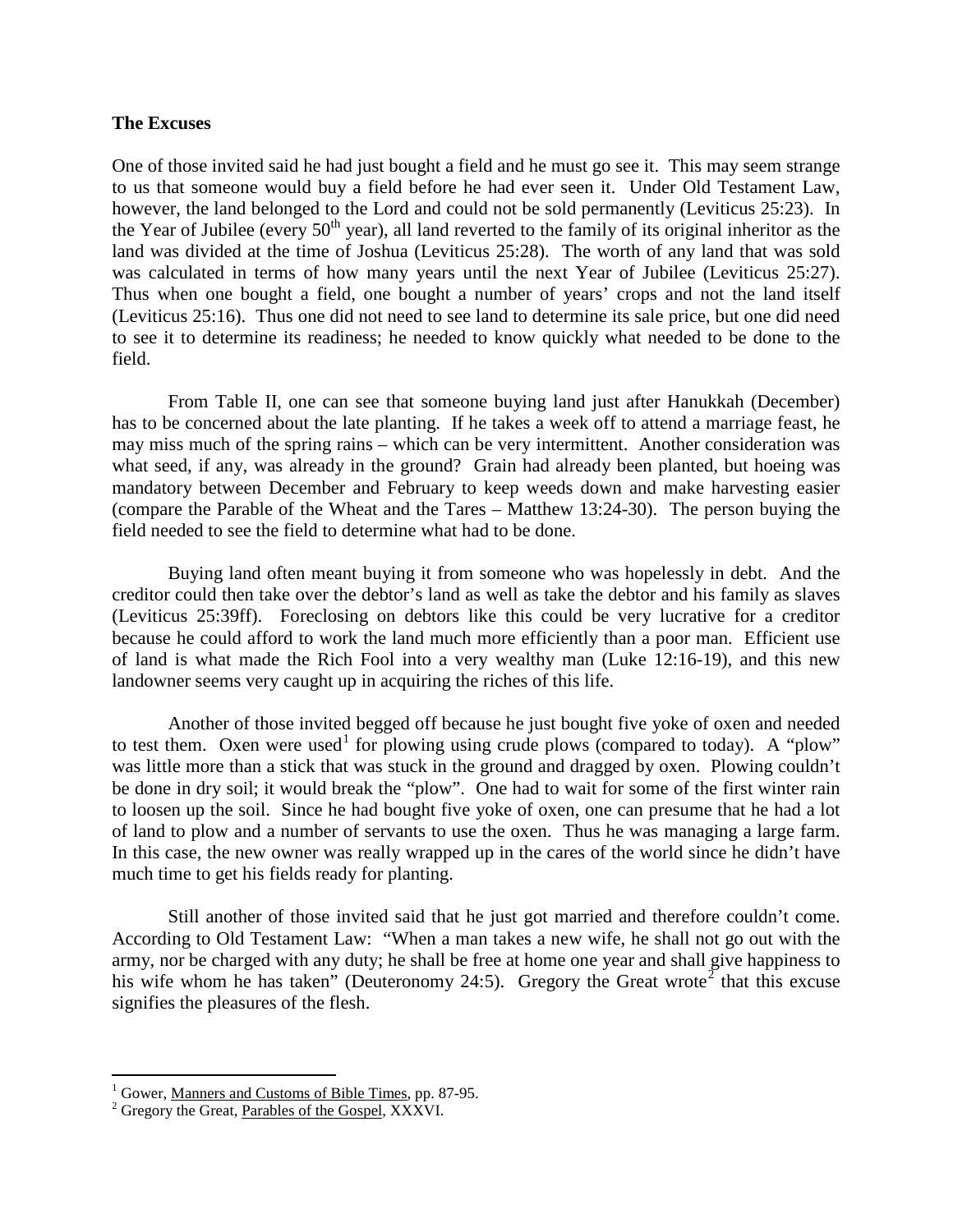# **TABLE II PLANTING AND HARVESTING SCHEDULE FROM THE GEZER CALENDAR[3](#page-3-0)**

| Name of<br><b>Month</b> | <b>Corresponds</b><br><b>To</b> | <b>Number</b><br>of Days | <b>Month of</b><br><b>Civil</b> | <b>Month of</b><br><b>Sacred</b> | <b>Agricultural</b><br><b>Events</b> |
|-------------------------|---------------------------------|--------------------------|---------------------------------|----------------------------------|--------------------------------------|
|                         |                                 |                          | Year                            | Year                             |                                      |
| <b>Nisan</b><br>(Abib)  | Mar.-Apr.                       | 30                       | 7th                             | 1st                              | Hoeing up of Flax                    |
| Iyar                    | Apr.-May                        | 29                       | 8th                             | 2nd                              | <b>Barley Harvest</b>                |
| Sivan                   | May-June                        | 30                       | 9th                             | 3rd                              | <b>Harvest and Festivity</b>         |
| Tammuz                  | June-July                       | 29                       | 10th                            | 4th                              | Vine Tending                         |
| Ab.                     | July-Aug.                       | 30                       | 11 <sup>th</sup>                | 5th                              |                                      |
| Elul                    | Aug.-Sept.                      | 29                       | 12th                            | 6th                              | <b>Summer Fruit</b>                  |
| Tishri                  | Sept.-Oct.                      | 30                       | 1st                             | 7th                              | <b>Olive Harvest</b>                 |
| Heshvan                 | Oct.-Nov.                       | 29 or 30                 | 2nd                             | 8th                              |                                      |
| Chisley                 | Nov.-Dec.                       | 29 or 30                 | 3rd                             | 9th                              | <b>Planting Grain</b>                |
| Tebeth                  | Dec.-Jan.                       | 29                       | 4th                             | 10th                             |                                      |
| Shebet                  | Jan.-Feb.                       | 30                       | 5th                             | 11th                             | Late Planting                        |
| Adar                    | Feb.-Mar.                       | 29 or 30                 | 6th                             | 12 <sub>th</sub>                 |                                      |

All of the above excuses are reasonable excuses, but they all represent a decision on the part of the excuse-giver that was made regarding the importance of the supper or the feast. The supper had been planned a long time; they had time to prepare to attend. But their decision was that the cares, riches, and pleasures of life were more important to them. Here we might ask ourselves if we make similar excuses to avoid going to Church and partaking of the Lord's Table.

The same thing applies to us today, especially to those who may despise a priest who happens to irritate them. We have no good reason to despise him, for it is God who sent him. Gregory the Great wrote<sup>[4](#page-3-1)</sup>,

"We must see that the servant sent with invitations by the Master of the household represents the preachers of the Church (beginning with Christ and the Twelve Apostles). It often happens that a powerful person has a contemptible servant, and when he sends a message by this servant to relatives or to strangers, those who hear him do not think of the person who brings the message but only of the message he brings and the person who sent it. And if you consider us preachers unworthy, nevertheless venerate God who calls you through us".

John Chrysostom stated<sup>[5](#page-3-2)</sup> that Christ does not drag people to His Kingdom against their will. People will be dragged to hell against their will; but if people were dragged into the Kingdom, it would be an insult to the nature of the blessings of the Kingdom.

<span id="page-3-0"></span><sup>&</sup>lt;sup>3</sup> The Gezer Calendar dates from the time of the conquest of Canaan under Joshua and was a schoolboy's exercise describing the yearly agricultural schedule.

<span id="page-3-1"></span> $\frac{4}{5}$  Gregory the Great, <u>Parables of the Gospel</u>, XXXVI.  $\frac{5}{5}$  John Chrysostom, Homilies on 1 Corinthians, II, 9.

<span id="page-3-2"></span>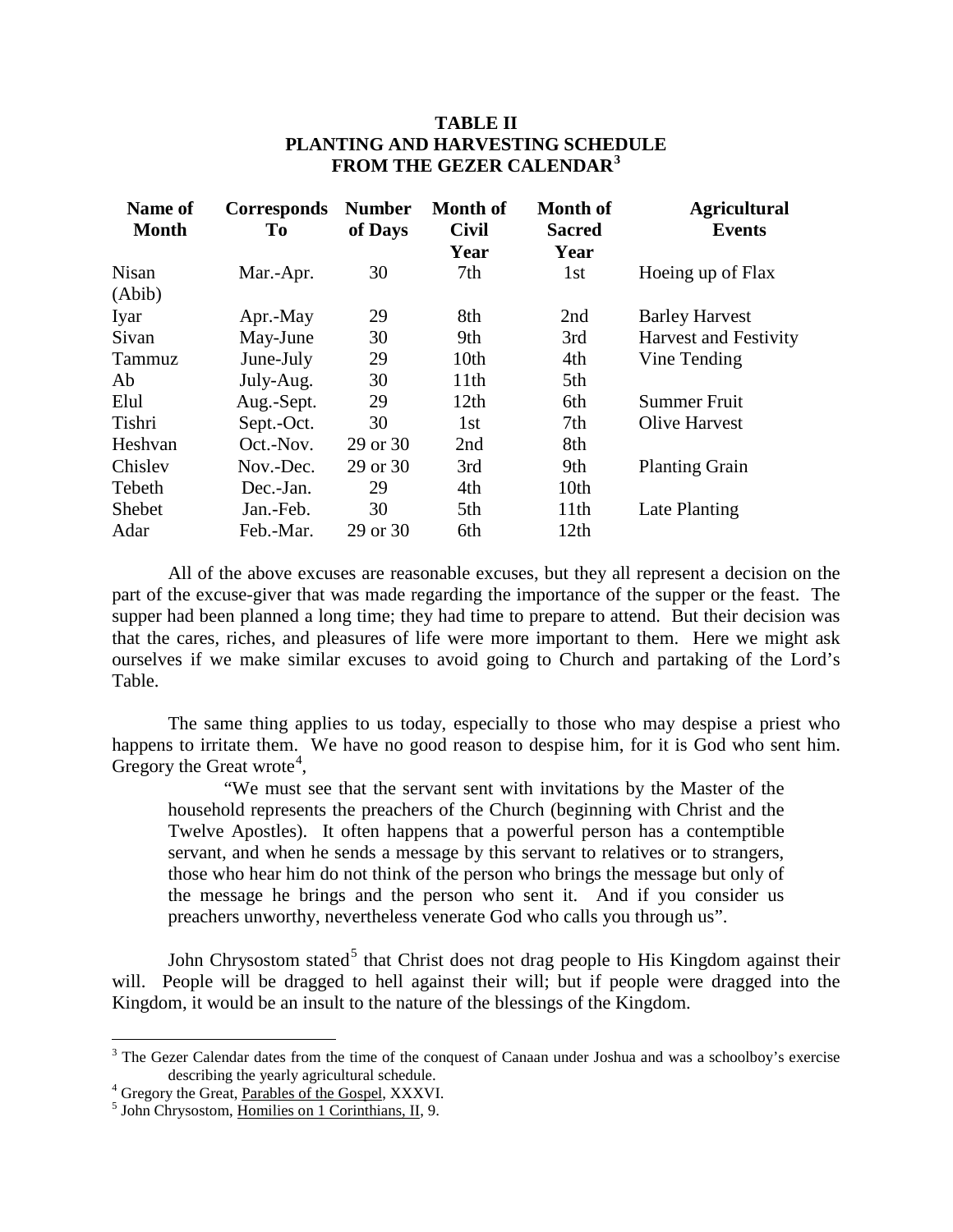"But some man will say, 'He ought to bring men in, even against their will'. However, He does not use violence, nor compel; for who in the world that invites someone to honors, crowns, banquets and festivals, drags them, unwilling and bound? No one! Doing this would be inflicting an insult! To hell He sends men against their will, but to the kingdom He calls willing minds. To the fire He brings men bound and bewailing themselves; to the endless state of blessings not so. Otherwise it is a reproach to the very blessings themselves; their nature is such that men should run to them of their own accord and with thankfulness. 'Why then', you say, 'do men not choose them?' From their own infirmity! 'And why does He not cut off their infirmity?' How tell me should He cut it off? He has made a world that teaches His loving-kindness and His power. For 'the heavens declare the glory of God' (Psalm 19:1). He has also sent prophets. He has both called and honored us. He has done wonders. He has given a Law both written and natural. He has sent His Son and commissioned the Apostles. He has threatened hell and promised the kingdom. Every day He makes His sun to rise. Are not the things, which He has asked, so simple and easy, that many people transcend His commandments in the greatness of their self-denial? As Isaiah said, 'What was there to do to the vineyard that I have not done?'" (Isaiah 5:4)

In Matthew's account of the Parable, the excuse-givers ignored the servants' invitation, but also seized the servants, treated them with violent insults and murdered them (Matthew 22:6). This occurred with Jesus at His trial (Luke 18:32, 22:64-65, Matthew 27:27-31) and with the Apostles for their whole lives (Acts 12:1-3, 14:4-6, 16:19-24, 1 Thessalonians 2:2). The King in Matthew's account was furious and sent his armies to destroy those murderers and burn their cities (Matthew 22:7). This happened in 68-70 AD when the Roman General Titus destroyed Jerusalem and massacred its inhabitants.

With the original list of invitees decimated with no-shows, the central figure in both Parables extended His invitation farther afield. In Luke's account, He first sent His servants into the streets and lanes of the city to bring in the poor, maimed, lame and blind (Luke 14:21). The word street (Greek: *platus*) refers to a broad street. Jesus taught in broad streets (Luke 13:26); people later brought the sick out into the broad streets such that the shadow of the Apostle Peter passing by might fall on some and heal them (Acts 5:15). The word lane (Greek: *rhume*) refers to the crowded streets or narrow streets. Together the streets and lanes refer to the underbelly of Jewish society: the uneducated, the poor, the crippled, the blind, etc. This is the part of Jewish society that Jesus spoke to a lot (Luke 7:22), and from which many of the Apostles came (Acts 4:13).

After the servants did as their Master had commanded, they reported to Him that there was still room at the Great Supper (Luke 14:22). The Master then sent them into the highways and hedges to compel others to come in that His house may be filled. The highways (Greek: *hodos*) are the main roads from city to city and country to country. Traveling on these roads, one would find many Gentiles. The hedges (Greek: *phragmos*) are walls or barriers such as one might find around a vineyard to prevent theft (Matthew 21:33, Mark 12:1) or between courtyards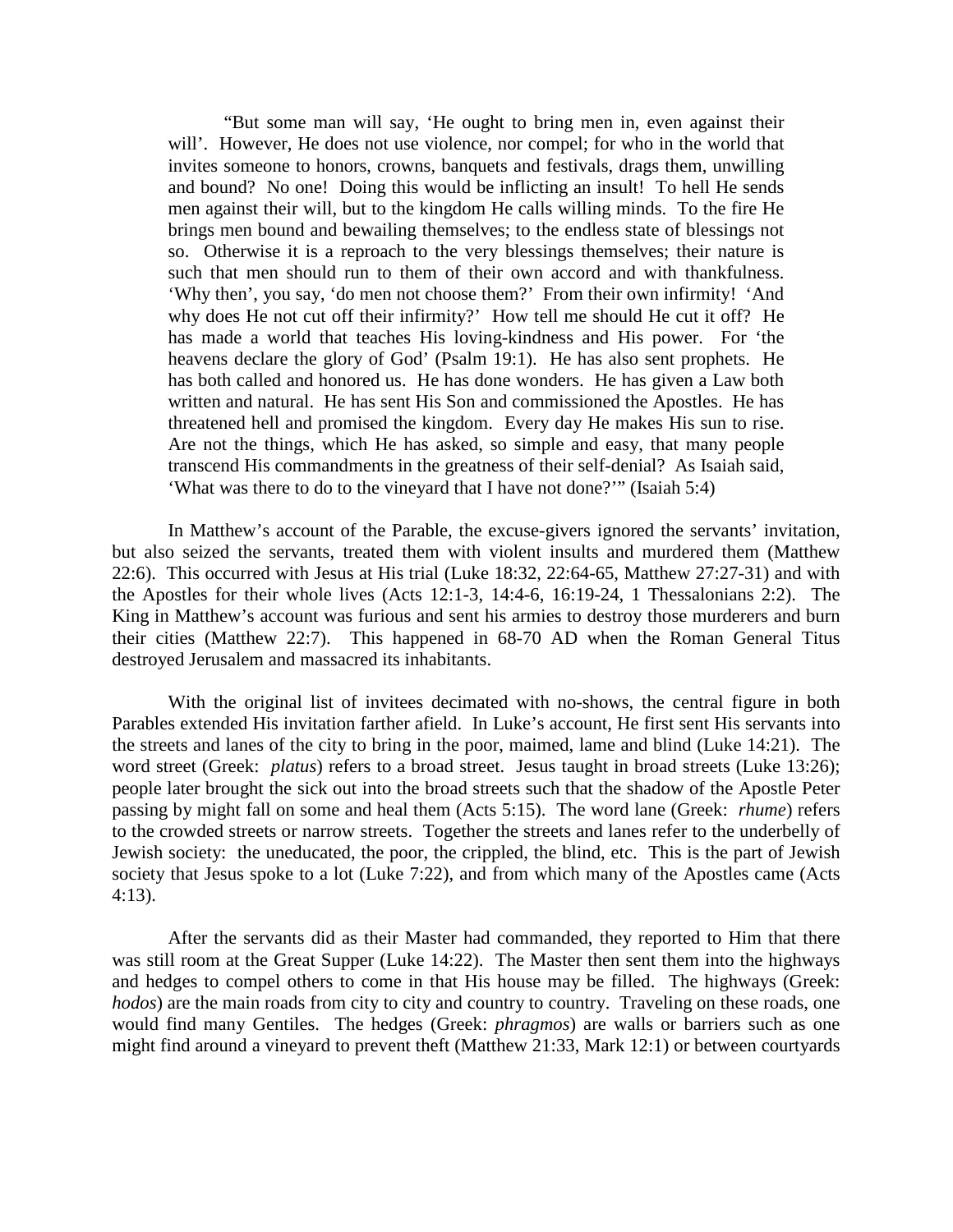to keep out unlawful entry (Ephesians 2:14). Gregory the Great wrote<sup>[6](#page-5-1)</sup> that the people called from the highways and the hedges are the rustic people; that is, the Gentiles.

Tertullian stated<sup>[7](#page-5-2)</sup> that God continually called His people to His banquet by the voice of the Prophets, which is the voice of the Holy Spirit. When His people didn't listen and refused the invitation, He sent out the call to others. Since they made Him jealous by refusing His invitation, He promised to make them jealous of the Gentiles. The result was a prolonged animosity of the Jews toward the Christians for several centuries.

"In a manner most germane to this parable, He said, 'Obey my voice, and I will be your God, and you shall be my people; and you shall walk in all my ways, which I have commanded you'. This is the invitation of God. 'But they didn't listen'. This is the refusal of the people. 'They departed, and walked everyone in the imagination of their evil heart' (Jeremiah 7:23-24). 'I have bought a field; I have bought some oxen; and I have married a wife' (Luke 14:18- 20). And still He urges them, 'I have sent to you all my servants the prophets, rising early even before daylight' (Jeremiah 7:25). The Holy Spirit is here meant, the admonisher of the guests. 'Yet my people didn't listen to me, but hardened their neck' (Jeremiah 7:26). This was reported to the Master of the family. He was moved, and commanded them to invite people out of 'the streets and lanes of the city' (Luke 14:21). This is the same in purpose as His words by Jeremiah. 'Have I been a wilderness to the house of Israel, or a land left uncultivated?' That is to say, 'Do I have no people I can call my own; have I no place to bring them?' 'My people have said that they will come to Me no more' (Jeremiah 2:31). Therefore He sent out to call others, but from the same city" (Luke 14:23).

"Although the place abounded with people, yet He commanded that they gather men from the highways and the hedges. In other words, we are now gathered out of the Gentile strangers, with that jealous resentment, which He expressed. 'I will hide My face from them, and I will show them what shall happen in the last days, how others shall take their place. They are a disobedient generation, children in whom is no faith. They have moved Me to jealousy by that which is no god, and they have provoked Me to anger with their idols. I will move them to jealousy with those which are not a people; I will provoke them to anger with a foolish nation'" (Deuteronomy 32:20-21).

#### <span id="page-5-0"></span>**The Wedding Garment**

In Matthew's account, an additional aspect is presented once everyone had come to the marriage feast: someone came without a wedding garment (Matthew 22:11-13). John Chrysostom interpreted<sup>[8](#page-5-3)</sup> this individual as someone with a corrupt life. Marriage customs of that day involved a weeklong feast at the home of the groom, where the groom's parents usually presented each of the guests with a special garment. [It was at such a feast in Cana that Jesus performed His first public miracle – John 2:1-11]. The same imagery is used in Revelation referring to the saints, the martyrs and the faithful: they are given a special white garment

<span id="page-5-2"></span><span id="page-5-1"></span><sup>&</sup>lt;sup>6</sup> Gregory the Great, <u>Parables of the Gospel</u>, XXXVI.<br>
<sup>7</sup> Tertullian, <u>Five Books Against Marcion</u>, II, ii, 4, 31. 8 John Chrysostom, <u>Homilies on Matthew</u>, LXIX, 2.

<span id="page-5-3"></span>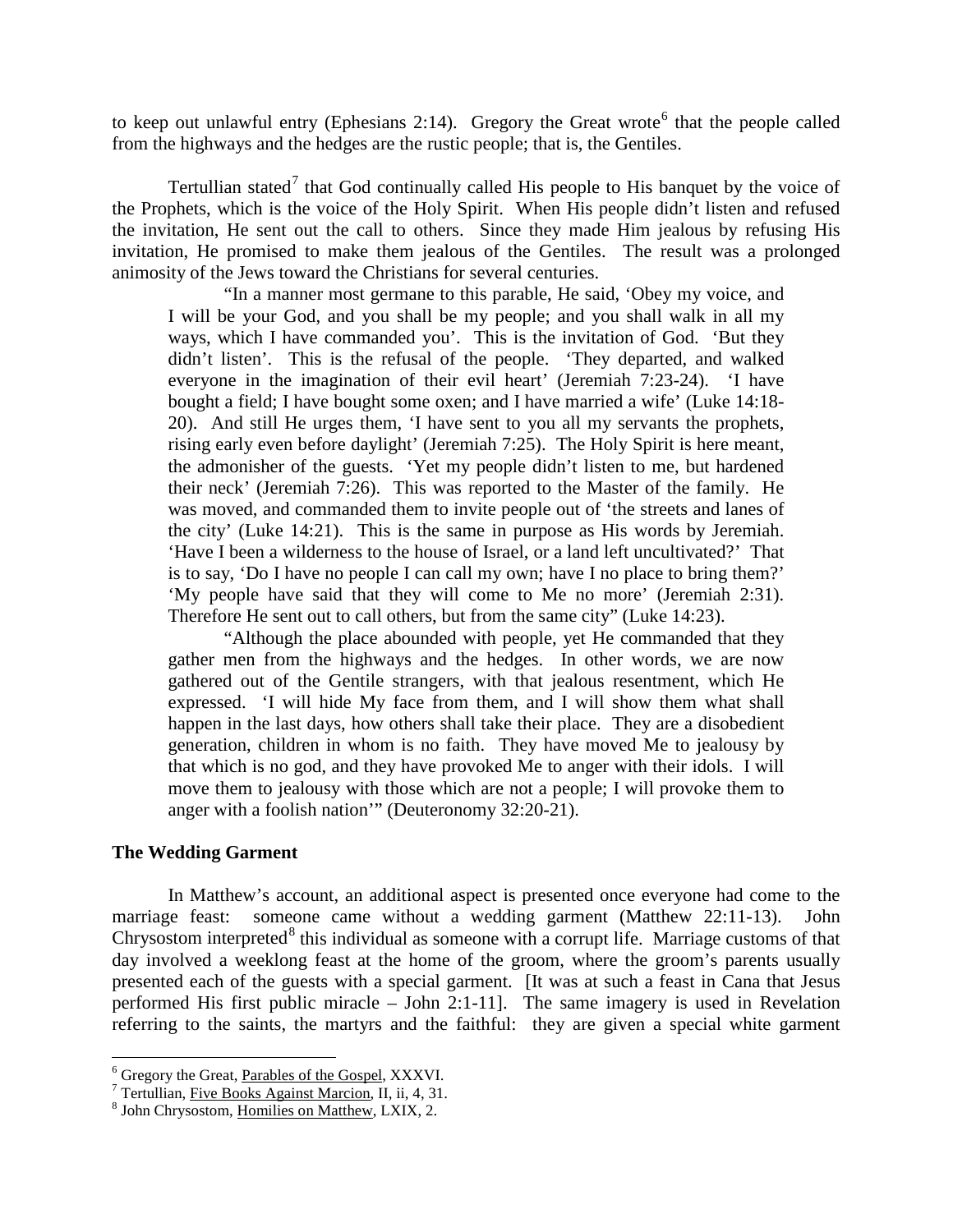(Revelation 3:4-5, 18; 6:9-11; 7:13-14). When the servants had gone out into the highways (and hedges), they brought in the good and the bad (Matthew 22:10). So it has been throughout the ages in the Church. Paul warned the Ephesian elders that savage wolves would come into their midst and heretics would arise from within their midst (Acts  $20:29-30$  $20:29-30$  $20:29-30$ ). Some examples of wolves rising from the midst of the Church, that are mentioned in the New Testament, are Phygellus and Hermogenes, Demas and Nicolas of Antioch (all of the Seventy who apostatized), Alexander the Coppersmith, Hymenaeus and Philetus. Thus Paul encouraged everyone to examine himself before partaking of the Lord's Table (1 Corinthians 11:28-29) that we might clothe ourselves in the proper garment – a humble and contrite heart (Psalm 51:17, Isaiah 57:15), and that we might be prepared ourselves for the Great Supper and the Marriage Feast.

Irenaeus spoke<sup>[10](#page-6-1)</sup> of the wedding garment as being works of righteousness. Those who are cast into the outer darkness despise the proper wedding garment.

"Christ makes it clear that we ought, after our calling, to be adorned with works of righteousness, so that the Spirit of God may rest upon us. This is the wedding garment, of which the apostle speaks, 'Not because we want to be unclothed, but further clothed, that mortality may be swallowed up by life' (2 Corinthians 5:4). But those who have been called to God's supper yet have not received the Holy Spirit, because of their wicked conduct 'shall be cast into outer darkness' (Matthew 22:13). He thus clearly shows that the same King who gathered, from all quarters, the faithful to the marriage of His Son, and who grants them the incorruptible banquet, also orders that man to be cast into outer darkness who doesn't have on a wedding garment; that is, one who despises it. For as in the Old Covenant, 'with many of them was He not well pleased' (1 Corinthians 10:5); so also is it the case here, that 'many are called, but few chosen'" (Matthew 22:14).

Athanasius of Alexandria linked<sup>[11](#page-6-2)</sup> the proper wedding garment to the grace of the Holy Spirit. The lack of the proper wedding garment implies drunkenness, wickedness, being inflamed by pleasures, and thirsting for the destruction of others.

"It becomes us then in these days of the Passover, to rise early with the saints, and approach the Lord with all our soul, with purity of body, with confession and godly faith in Him. When we have here first drunk, and are filled with these divine waters, which flow from Him, we may be able to sit at table with the saints in heaven, and may share in the one voice of gladness, which is there. From this sinners are rightly cast out, and hear the words, 'Friend, how did you come in here without a wedding garment?' (Matthew 22:12) Sinners indeed thirst, but not for the grace of the Spirit. Being inflamed with wickedness, they are wholly set on fire by pleasures, as the Proverb says, 'All day long he desires evil desires' (Proverbs 21:26). But the Prophet cries against them, saying, 'Woe

<span id="page-6-0"></span><sup>&</sup>lt;sup>9</sup> For Alexander, see 2 Timothy 4:15-16; for Phygellus and Hermogenes, see 2 Timothy 1:15; for Demas, see Colossians 4:14, 2 Timothy 4:10; for Nicholas of Antioch, see Acts 6:5, Revelation 2:6, 15; for Hymenaeus and Philetus, see 1 Timothy 1:18-20. Of these, Phygellus, Hermogenes, Demas and Nicolas of Antioch had been members of the original Seventy Apostles (Luke 10:1-20).<br><sup>10</sup> Irenaeus, <u>Against Heresies</u>, IV, xxxvi, 6.<br><sup>11</sup> Athanasius of Alexandria, Festal Letters, XX, 2.

<span id="page-6-1"></span>

<span id="page-6-2"></span>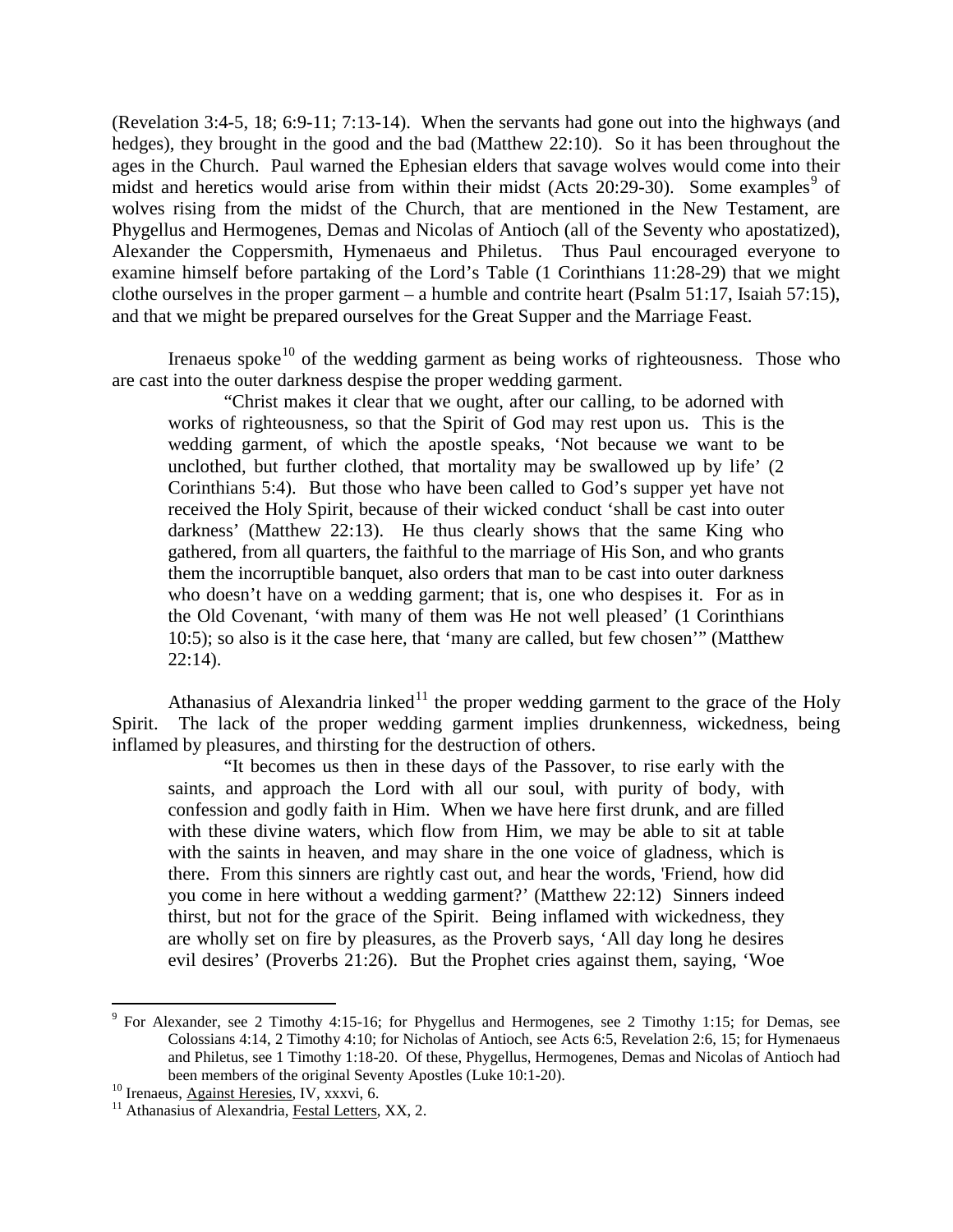to those who rise up early, and follow strong drink; who continue until the evening, for wine inflames them' (Isaiah 5:11). And since they run wild in debauchery, they dare to thirst for the destruction of others".

John Chrysostom stated<sup>[12](#page-7-0)</sup> that the man without the proper wedding garment was invited to the feast, but he behaved with insolence toward his host. Faith is insufficient for us; if we don't also show a pure life, we may suffer the same fate. Christ is not ashamed of beggars and those who live in squalor in this life; what matters is our behavior. If we don't adapt our behavior to the dignity of the feast, we cast ourselves out. Christ is obligated to cast out those who don't act properly, since it would insult everyone else present if He didn't.

"There is no small fear, lest having sometime defiled that beautiful robe by our sloth and transgressions, we are cast out from the inner room and bridal chamber, like the five foolish virgins, or him who did not have on a wedding garment (Matthew 25:1-12; 22:12). He too was one of the guests, for he had been invited. But after the invitation and so great an honor, he behaved with insolence towards Him who had invited him. Hear what punishment he suffers, how pitiful, a subject for many tears. For when he comes to partake of that splendid table, not only is he forbidden, but bound hand and foot, and carried into outer darkness, to undergo eternal and endless wailing and gnashing of teeth".

"Therefore, beloved, let us not expect that faith is sufficient to us for salvation. If we do not show a pure life, but come clothed with garments unworthy of this blessed calling, nothing hinders us from suffering the same as that wretched one. It is strange that He, who is God and King, is not ashamed of men who are vile, beggars, and of no repute, but brings even them to that table. We show so much insensibility, as not even to be made better by so great an honor, but after our calling remain in our old wickedness, insolently abusing the unspeakable loving-kindness of Him who has called us. He did not call us to the spiritual communion of His mysteries that we should enter with our former wickedness. Instead, putting off our filthiness, we should change our clothing to such as become those who are entertained in palaces. But if we will not act worthy of that calling, this no longer rests with Him who has honored us, but with ourselves; it is not He that casts us out from that admirable company of guests, but we cast out ourselves".

"He has done all His part. He has made the marriage; He has provided the table; He has sent men to call us; He has received us when we came, and honored us with all other honor. But when we have offered insult to Him, to the company, and to the wedding by our filthy garments, that is, our impure actions, we are then with good cause cast out. It is to honor the marriage and the guests that He drives off those bold and shameless persons. If He allowed those clothed in such a garment to stay, He would seem to be offering insult to the rest. May it never be that one of us finds this coming from Him who has called us! To this end have all these things been written before they come to pass; that we, being sobered by the threats of the Scriptures, may not suffer this disgrace and punishment".

<span id="page-7-0"></span> $12$  John Chrysostom, Homilies on John, X, 3.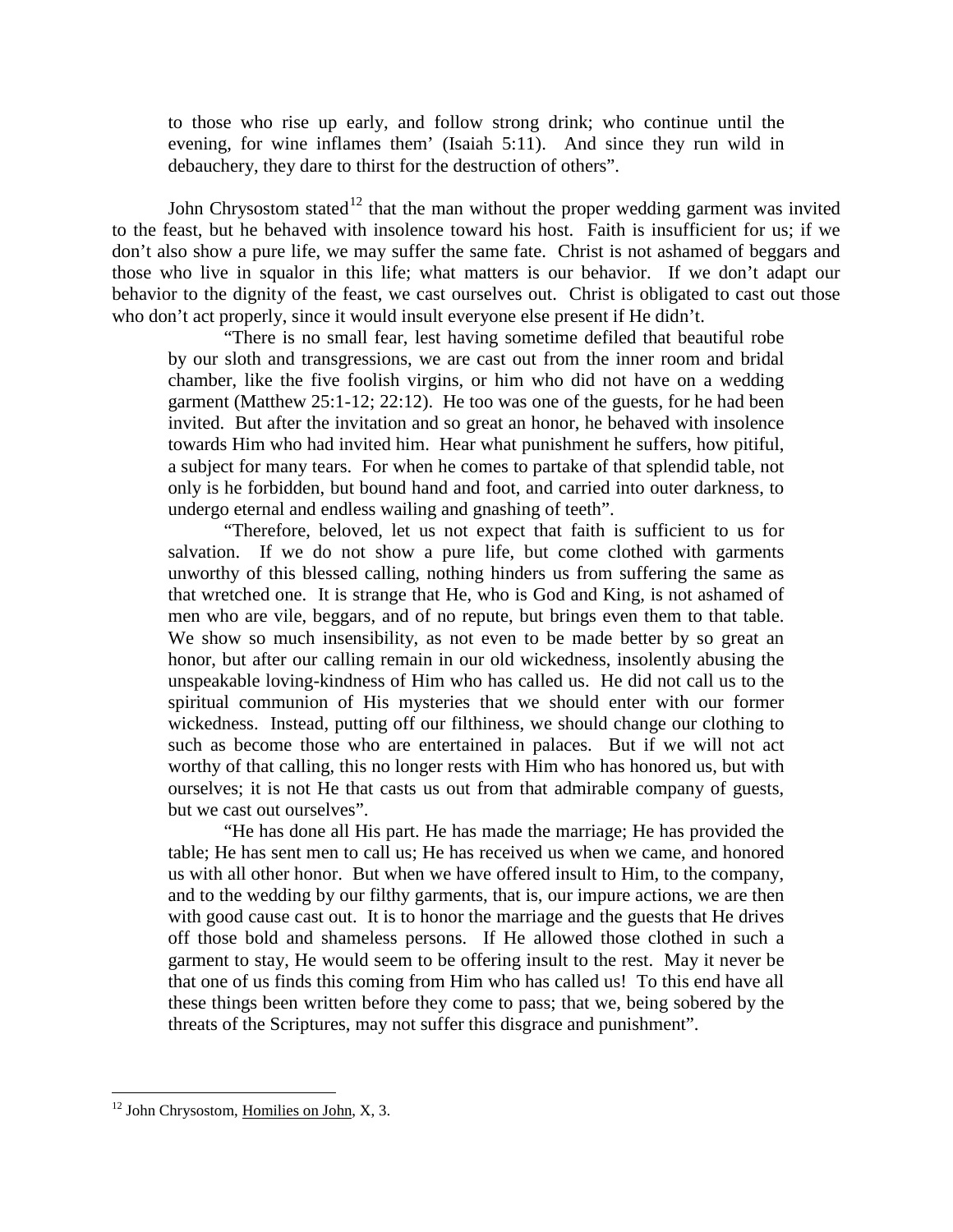Athanasius of Alexandria noted<sup>[13](#page-8-1)</sup> that Judas came to the great supper, but despised it. The Prodigal Son, on the other hand, came back to the feast after he repented, and his father clothed him with an incorruptible garment.

"He who has been counted worthy of the heavenly calling, and by this calling has been sanctified, if he grows negligent in it, and although washed becomes defiled, 'counting the blood of the covenant by which he was sanctified a profane thing, and despising the Spirit of grace' (Hebrews 10:29), he hears the words, 'Friend, how did you come in here without a wedding garment?' The banquet of the saints is spotless and pure; 'for many are called, but few chosen' (Matthew 22:14). Judas came to the supper, but because he despised it, went out from the presence of the Lord, and having abandoned his life, hanged himself (Matthew 27:5). But the disciples who continued with the Redeemer shared in the happiness of the feast. And that young man who went into a far country, and wasted his inheritance, living in dissipation, may receive a desire for this divine feast, and, comes to himself, saying, 'How many hired servants of my father have bread to spare, while I perish here with hunger!' He can rise and come to his father, and confess to him, saying, 'I have sinned against heaven and before you, and am not worthy to be called your son; make me as one of your hired servants' (Luke 15:17-19). When he thus confesses, then he shall be counted worthy of more than he prayed for. For the father does not receive him as a hired servant, neither does he look upon him as a stranger, but he kisses him as a son, brings him back to life as from the dead, counts him worthy of the divine feast, and gives him back his former precious robe. So that, on this account, there is singing and gladness in the paternal home".

"This is the work of the Father's loving-kindness and goodness. Therefore, instead of corruption, He clothes him with an incorruptible garment; instead of hunger, He kills the fatted calf; instead of far journeys, the Father watched for his return, providing shoes for his feet. What is most wonderful, He placed a divine signet ring upon his hand; by all these things He begot him again in the image of the glory of Christ. These are the gracious gifts of the Father, by which the Lord honors and nourishes those who abide with Him, and also those who return to Him and repent. For He promises, saying, 'I am the bread of life; he that comes to Me shall not hunger, and he that believes on Me shall never thirst' (John 6:35). We too shall be counted worthy of these things, if we cling to our Savior at all times, and if we are pure, not only in these six days of Pascha, but consider the whole course of our life as a feast. If we continue near and do not go far off, we say to Him, 'You have the words of eternal life, and where shall we go?' (John 6:68) Having first nourished the soul here, we shall partake with angels at that heavenly and spiritual table".

## <span id="page-8-0"></span>**The Binding Hand and Foot**

Jesus stated, at the end of the parable, "But when the king came in to see the guests, he saw a man there who did not have on a wedding garment. So he said to him, 'Friend, how did you come in here without a wedding garment?' And he was speechless. Then the king said to

<span id="page-8-1"></span><sup>&</sup>lt;sup>13</sup> Athanasius of Alexandria, Festal Letters, VII, 9-10.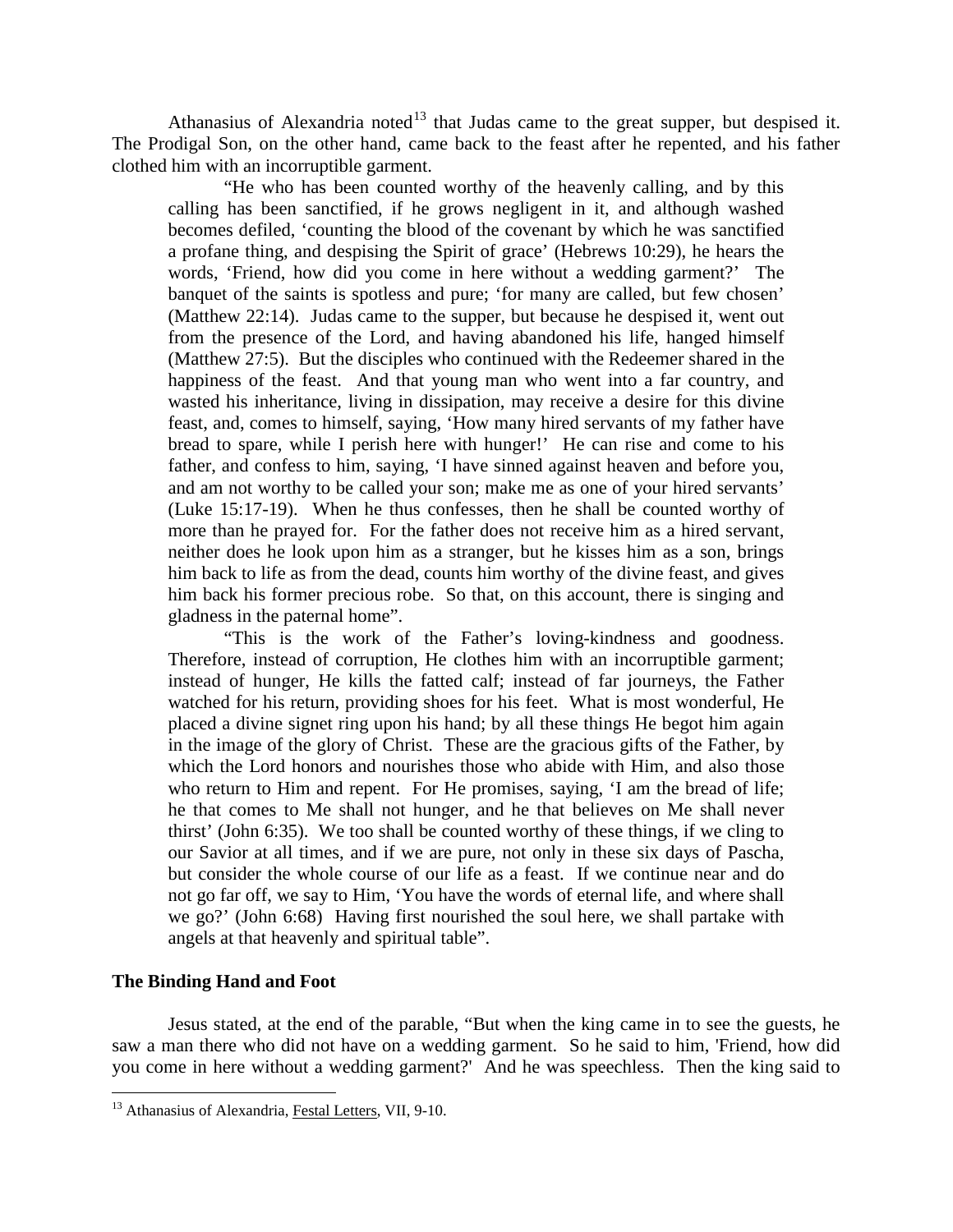the servants, 'Bind him hand and foot, take him away, and cast *him* into outer darkness; there will be weeping and gnashing of teeth'" (Matthew 22:11-13).

In the parable, the king sent His servants out to bring in the good and the bad; but He didn't expect the bad to remain bad forever. He expected them to learn from those around them in the Church. Cyril of Jerusalem described<sup>[14](#page-9-0)</sup> the fate of those who cannot or will not learn what the Master expects from observing their fellow members in the Church.

"A certain man in the Gospels once pried into the marriage feasts (Matthew 22:12), and took an inappropriate garment, and came in, sat down, and ate; for the bridegroom permitted it. But when he saw them all clad in white, he ought to have assumed a garment of the same kind himself. He partook of the same food, but was unlike them in fashion and in purpose. The bridegroom, though bountiful, was discerning. In going around to each of the guests, he observed them, for his care was not for their eating, but for their appropriate behavior. He saw a stranger not having on a wedding garment, and said to him, 'Friend, how did you come in here? In what a color! With what a conscience! Even though the doorkeeper didn't forbid you, did you take advantage of the bountifulness of the entertainer? Were you ignorant of what fashion you should come in to the banquet? When you came in, you saw the glittering fashions of the guests; shouldn't you have been taught by what was before your eyes? Shouldn't you have retired then, that you might have entered again at an appropriate time? But now you have come in unseasonably, to be unseasonably cast out. So he commanded the servants, (1) 'Bind his feet', which dared to intrude; (2) 'bind his hands', which didn't know how to put a bright garment around him; and (3) 'cast him into the outer darkness', for he is unworthy of the wedding torches<sup>[15](#page-9-1)</sup>. You see what happened to that man; make your own condition safe".

John Chrysostom compared<sup>[16](#page-9-2)</sup> the agony of being bound hand and foot with the reward for having our hearts and minds voluntarily bound to Christ.

"The blessed martyr Babylas<sup>[17](#page-9-3)</sup> was bound, for the same cause as John the Baptist also was, because he reproved a king in his transgression. This man when he was dying gave charge that his bonds should be laid with his body, and that the body should be buried bound. To this day the fetters lie mingled with his ashes, so devoted was his affection for the bonds he had worn for Christ's sake. 'He was laid in chains of iron' as the Prophet says of Joseph (Psalm 105:17-18). Even women have been bound like this".

"We however are not in bonds, nor am I recommending this, since now is not the time for them. We should bind not our hands, but bind our heart and mind. There are yet other bonds, and they that wear not the one, shall have to wear the other. Hear what Christ said, 'Bind him hand and foot' (Matthew

<span id="page-9-1"></span>

<span id="page-9-0"></span><sup>&</sup>lt;sup>14</sup> Cyril of Jerusalem, "Procatechesis", 3, Catechetical Lectures.<br><sup>15</sup> The candidates for baptism, who were being educated by the Catechetical Lectures, carried torches as they came<br>for baptism before Pascha. The atmosp

<span id="page-9-3"></span><span id="page-9-2"></span><sup>&</sup>lt;sup>16</sup> John Chrysostom, <u>Homilies on Ephesians</u>, IX.<br><sup>17</sup> Babylas was a  $3<sup>rd</sup>$  Century Sicilian priest who suffered with two of his disciples.